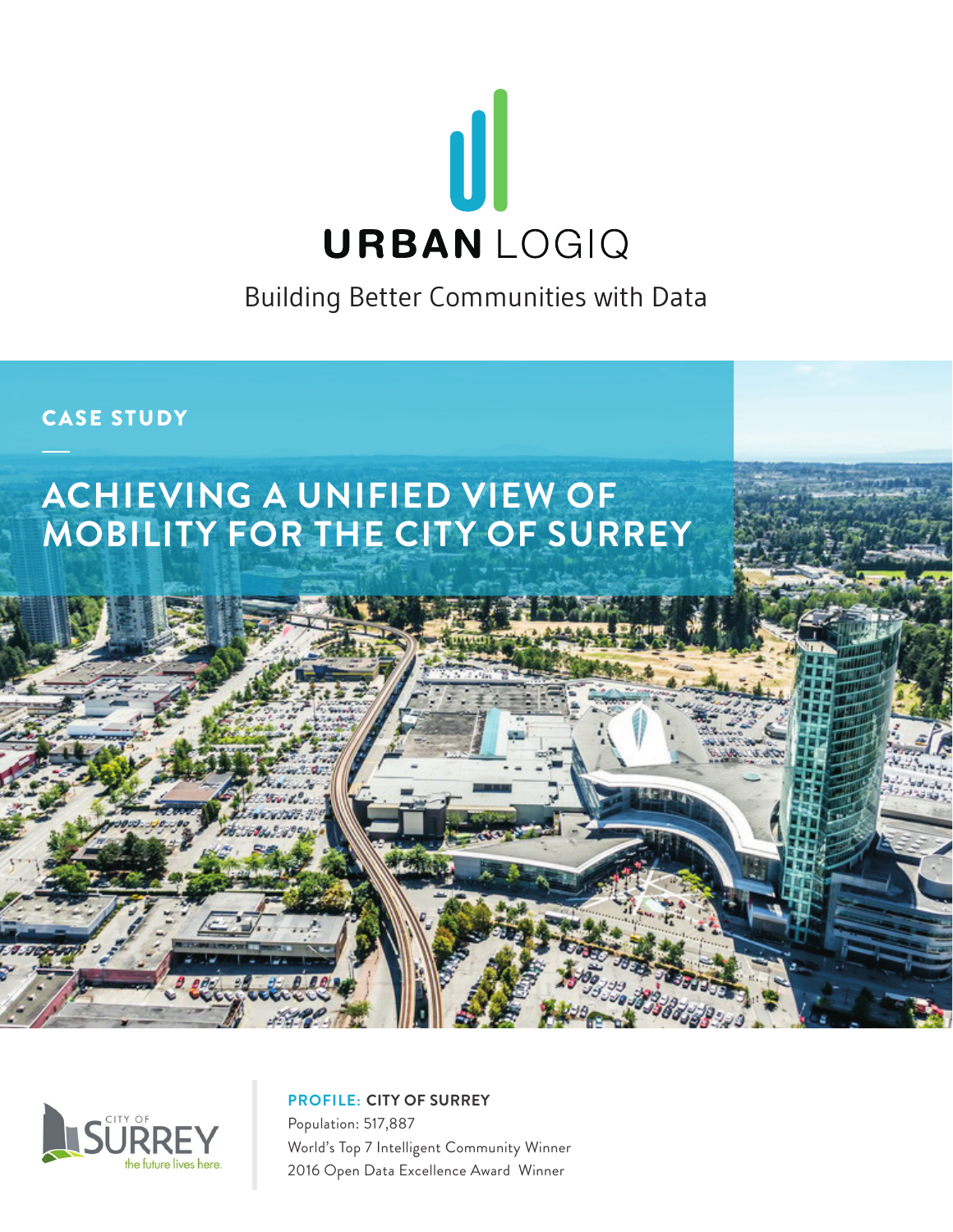#### **EXECUTIVE SUMMARY**

With approximately 2,700 sensors spread out over 300 intersections producing real-time traffic count data, the Traffic & Transportation Department at the City of Surrey was looking for a way to leverage this valuable data source for strategic and operational traffic engineering and transportation planning purposes.

The City of Surrey utilizes induction loop sensors and traffic cameras throughout most major intersections. Data from induction loops are transmitted to a central server, in 15-minute intervals, on a daily basis.

#### RESULTS

A complete, unified view of the City of Surrey's traffic and transportation data and derived insights on mobility patterns. UrbanLogiq's Traffic Intelligence Platform was deployed to automatically aggregate and perform mission-critical analytics on this sensor data, resulting in the following benefits:



Instant access and generation of traffic count reports for internal and public consumption, taking months off the average workload of staff.



Real-time calculation of Average Daily Traffic (ADT) and Peak Hour Factor (PHF) to aid transportation planners.



Cost savings due to a reduction in required manual counts programs.

*"UrbanLogiq's platform allowed us to replace our tedious and expensive data collection program by leveraging our existing infrastructure to provide real-time traffic volumes without the need for any additional hardware."*

**– TAYLOR SPRAGGS, TRAFFIC ENGINEER**

## **PROBLEM ASSESSMENT**

The City of Surrey is one of the largest and fastest growing municipalities in Canada. It sits just within the major metropolitan area of Vancouver and supports a growing amount of commuter traffic and congestion originating from within and flowing through city limits resulting in some of the worst congestion in North America. City staff needed to better understand movement patterns and road usage within the City in order to provide better services to residents and minimize congestion.

The City had made the decision to start to leverage its existing infrastructure, including induction loop sensors and traffic cameras, and began transmitting data back to their traffic management centre. However, lack of easy access to this data made it difficult for city staff to use.

As a result, despite having thousands of hardware sensors producing relevant but inaccessible data, the City continued to rely extensively on scheduling expensive manual traffic counts on an ad hoc and regular basis depending on internal staff and external customer requests.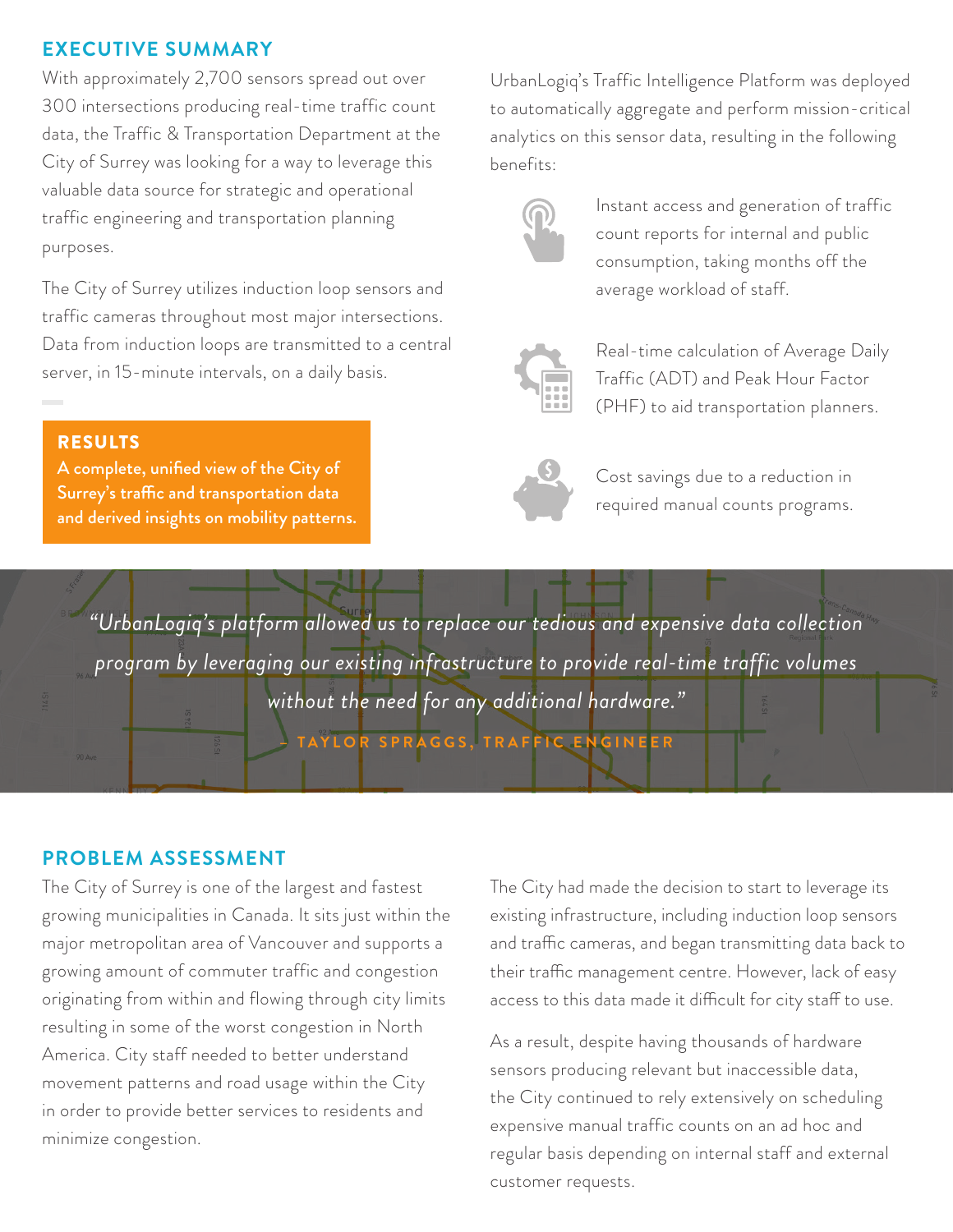### **THE CITY WAS LOOKING TO UTILIZE THIS LARGE DATASET TO REDUCE THE NEED FOR MANUAL COUNTS AND TO SOLVE THE FOLLOWING ENTERPRISE CHALLENGES:**

## **EFFICIENCY**

Rapidly search and filter data and perform traffic volume analysis to provide more efficient responses to frequent customer enquiries.

## **ACCOUNTABILITY**

Aid in the transportation planning process with respect to long-term infrastructure and safety planning.

## **TRANSPARENCY**

Support the Economic Development Department in the servicing of real estate, businesses, and land developers by accessing and providing traffic patterns.

To make all of this possible, UrbanLogiq's first step was to clean all of the City of Surrey's traffic data. **This is a core service of UrbanLogiq.** No matter how messy, disaggregated, non-uniform, or disparate your data is, UrbanLogiq commits to aggregating all of it at no extra cost. The process will never burden the client nor be taken on by external third-parties. That is the UrbanLogiq commitment to our customers:

## A unified vision of all of your data without additional work on your end.



UrbanLogiq delivered and deployed a robust Traffic Intelligence Platform that:

**Aggregated** the City's traffic count data currently being transmitted via API connection from 2,700 induction loop sensors and layered it with more than 10 years of aggregated historical manual count data. The platform also allowed for all sensors and traffic count collection stations to be accurately displayed on a map. **Automated** the generation of Annual Average Daily Traffic, Peak Hour Factor, and sensor maps in addition to producing reports in tailored formats according to the City's specifications and requirements. This gives City staff the ability to generate traffic count reports and metrics at the individual sensor and total intersection level, significantly reducing time spent generating reports.